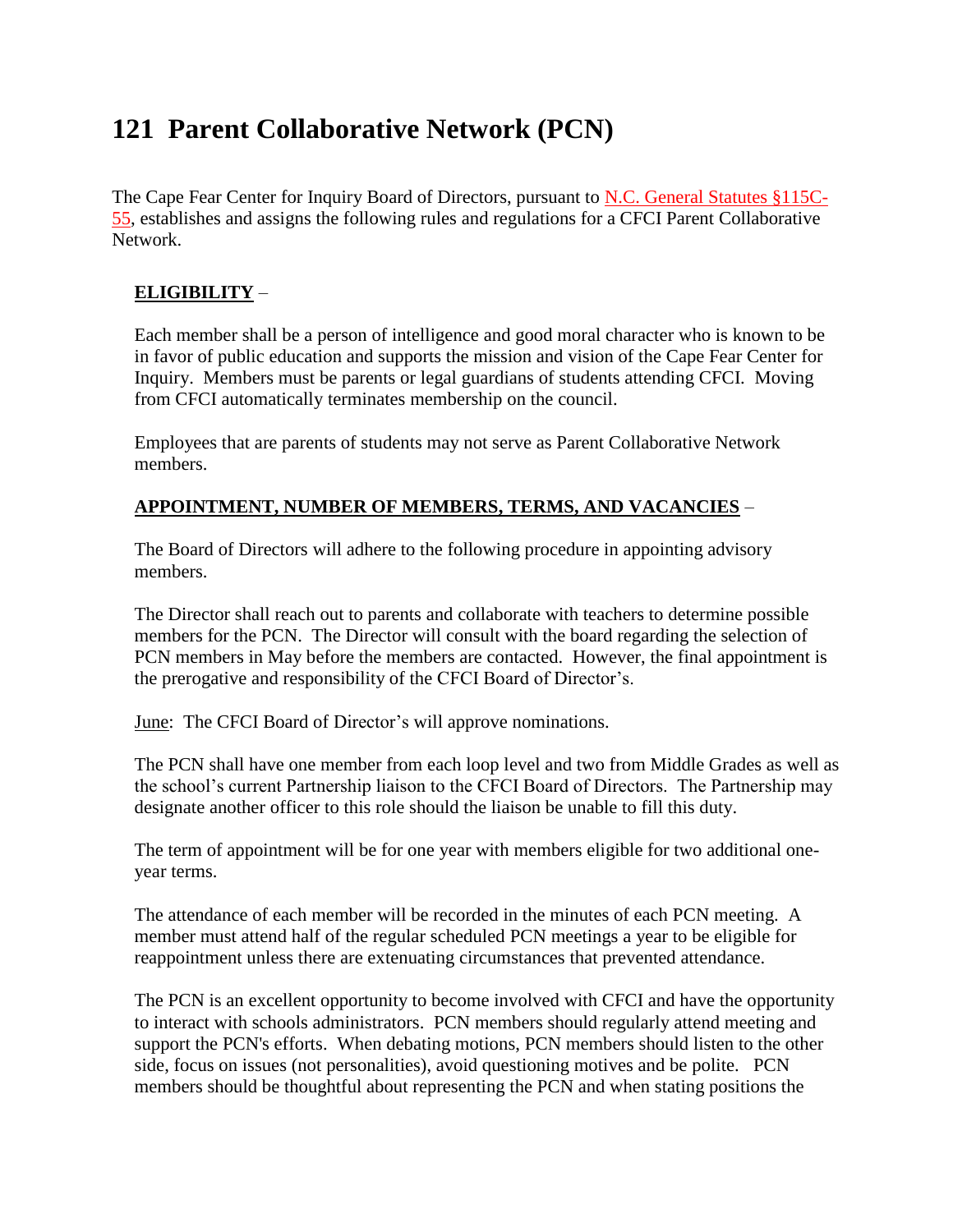PCN has agreed to. PCN members should also be clear when representing personal opinions rather than PCN positions.

# **ORGANIZATION AND MEETINGS**:

The Parent Collaborative Network shall have one chairman, elected by the PCN annually on or near September 1of each year for the following school term. The Director shall notify the Board of Directors of elected officers and of any changes in officers or membership.

The CFCI PCN shall establish and publicly post its meeting times and places. Meetings will be held monthly otherwise decided by the PCN. The Chairman and Director shall prepare the agenda for each meeting.

As an advisory body to the CFCI Board, the PCN is considered a public entity and must follow open meeting laws. These rules were established to ensure public access to discussions and decisions that affect school policy. Any "meeting", defined as any gathering of a majority of PCN members, in any location, where members discuss PCN issues. This includes both regular and special meetings. All of these gatherings need to be publicly announced as a meeting of the PCN at least 72 hours ahead of time and members of the public must be allowed to attend. This does not include events that are purely social in nature as long as members of the PCN do not discuss PCN business at these events. The goal is to make sure that the PCN's discussions and decisions are made public.

All inquiries to the PCN should be responded to within two school days by the Chairperson. Each member is responsible to ensure that all contacts that they make are documented. Media inquiries should be directed to the the CFCI Director.

The Director should meet with the PCN and serve as secretary, keeping accurate minutes of its activities and providing copies of minutes to each member and updating the Board of Directors at the board meeting following each PCN meeting

#### . **DUTIES AND RESPONSIBILITIES**-

It shall be the duty and responsibility of the PCN to work with the school Director, faculty, and Partnership by providing advice, support, and guidance in matters relating to the general welfare of the school.

It also shall be the responsibility of the PCN to: (1) improve communication and understanding of education at CFCI; (2) recommend policy and policy amendments; (3) assist in needs assessments and encourage volunteer participation in all activities and events; (4) be informed of the school's financial status; and (5) perform other duties as prescribed by the CFCI Board of Directors; and (6) support and strengthen CFCI Social Curriculum.

Legal Reference: [G.S. 115C-36,](http://redirector.microscribepub.com/?cat=stat&loc=nc&id=115c&spec=36) [-55,](http://redirector.microscribepub.com/?cat=stat&loc=nc&id=115c&spec=55) [-208](http://redirector.microscribepub.com/?cat=stat&loc=nc&id=115c&spec=208)

Adopted: May 16, 2017